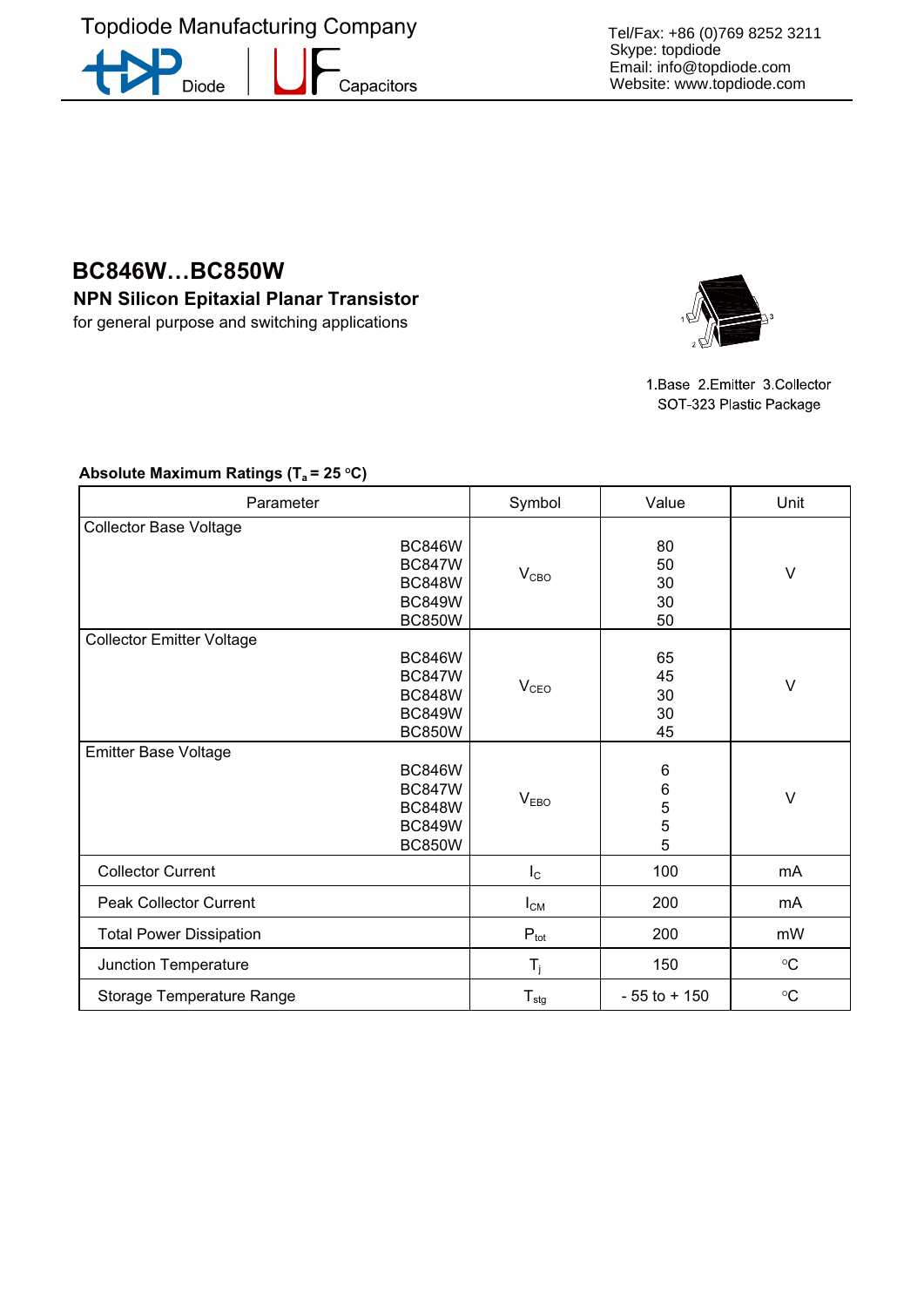**Topdiode Manufacturing Company** 

Diode

**-**<br>Capacitors

# **BC846**W…BC850W **Characteristics at Ta = 25 OC**

| Parameter                                                                                                       |                                                                                   | Symbol                           | Min.                       | Max.              | Unit       |
|-----------------------------------------------------------------------------------------------------------------|-----------------------------------------------------------------------------------|----------------------------------|----------------------------|-------------------|------------|
| DC Current Gain<br>at $V_{CE} = 5 V$ , $I_C = 2 mA$                                                             | BC846AW~BC850AW<br>BC846BW~BC850BW<br>BC846CW~BC850CW                             | $h_{FE}$<br>$h_{FE}$<br>$h_{FE}$ | 110<br>200<br>420          | 220<br>450<br>800 |            |
| Collector Base Voltage<br>at $I_C$ = 10 $\mu$ A                                                                 | <b>BC846W</b><br><b>BC847W</b><br><b>BC848W</b><br><b>BC849W</b><br><b>BC850W</b> | $V_{CBO}$                        | 80<br>50<br>30<br>30<br>50 |                   | V          |
| <b>Collector Emitter Voltage</b><br>at $I_c = 10$ mA                                                            | <b>BC846W</b><br><b>BC847W</b><br><b>BC848W</b><br><b>BC849W</b><br><b>BC850W</b> | V <sub>CEO</sub>                 | 65<br>45<br>30<br>30<br>45 |                   | V          |
| <b>Emitter Base Voltage</b><br>at $I_E = 1 \mu A$                                                               | <b>BC846W</b><br><b>BC847W</b><br><b>BC848W</b><br><b>BC849W</b><br><b>BC850W</b> | V <sub>EBO</sub>                 | 6<br>6<br>5<br>5<br>5      |                   | $\vee$     |
| <b>Collector Base Cutoff Current</b><br>at $V_{CB}$ = 30 V                                                      |                                                                                   | $I_{CBO}$                        |                            | 15                | nA         |
| <b>Emitter Base Cutoff Current</b><br>at $V_{EB} = 5 V$                                                         |                                                                                   | $I_{EBO}$                        |                            | 100               | nA         |
| <b>Collector Emitter Saturation Voltage</b><br>at $I_C$ = 10 mA, $I_B$ = 0.5 mA<br>$I_c$ = 100 mA, $I_B$ = 5 mA |                                                                                   | $V_{CE(sat)}$                    |                            | 0.25<br>0.6       | $\vee$     |
| <b>Base Emitter Voltage</b><br>at $V_{CE} = 5 V$ , $I_C = 2 mA$<br>$V_{CE} = 5 V$ , $I_C = 10 mA$               |                                                                                   | $V_{BE}$                         | 0.58                       | 0.7<br>0.77       | $\vee$     |
| <b>Transition Frequency</b><br>at $V_{CE} = 5 V$ , $I_C = 10$ mA, $f = 100$ MHz                                 |                                                                                   | $f_T$                            | 100                        |                   | <b>MHz</b> |
| <b>Collector Output Capacitance</b><br>at $V_{CB}$ = 10 V, $I_E$ = 0, f = 1 MHz                                 |                                                                                   | $C_{ob}$                         | $\overline{\phantom{a}}$   | 4.5               | pF         |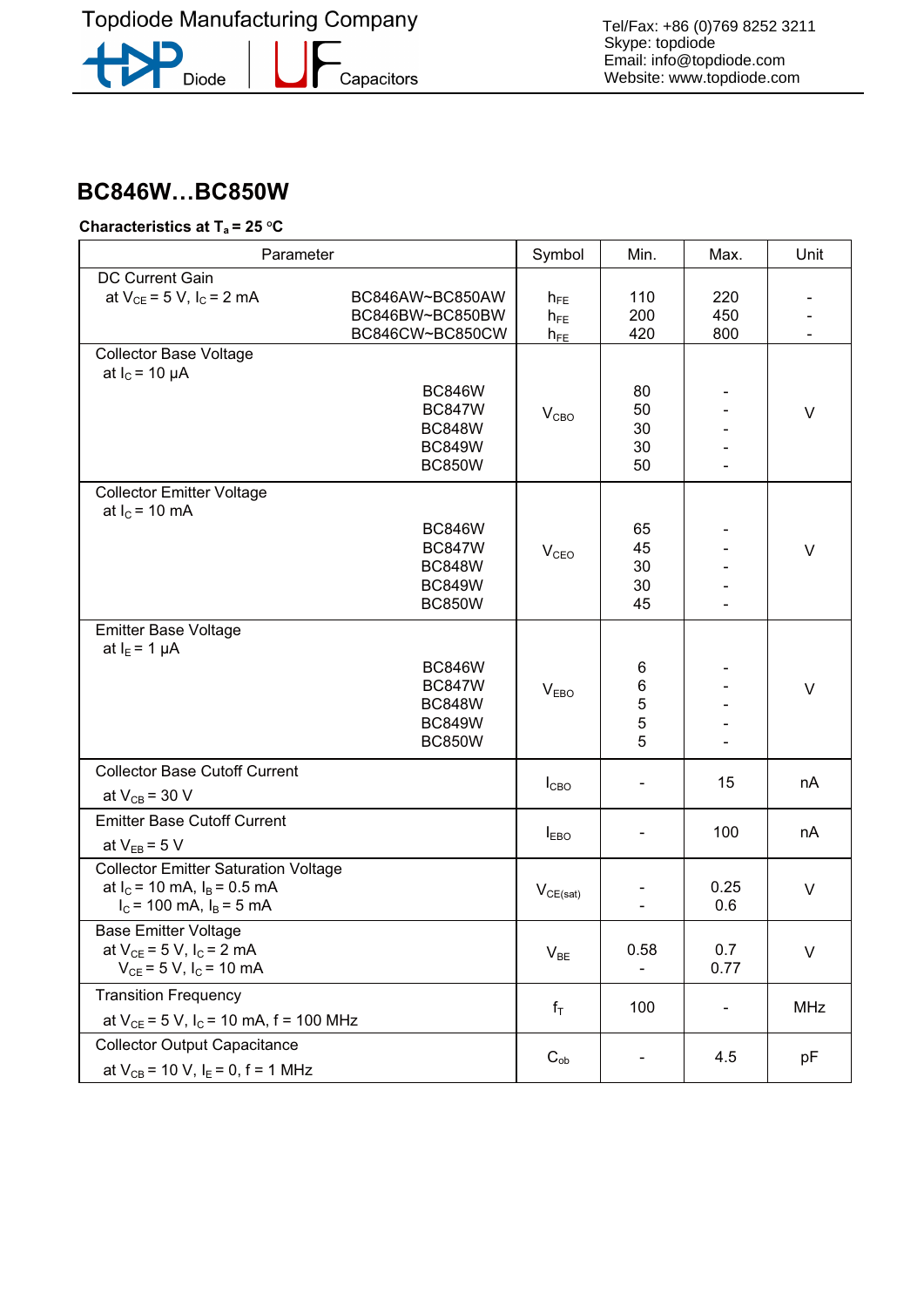

Diode Capacitors

Tel/Fax: +86 (0)769 8252 3211 Skype: topdiode Email: info@topdiode.com Website: www.topdiode.com